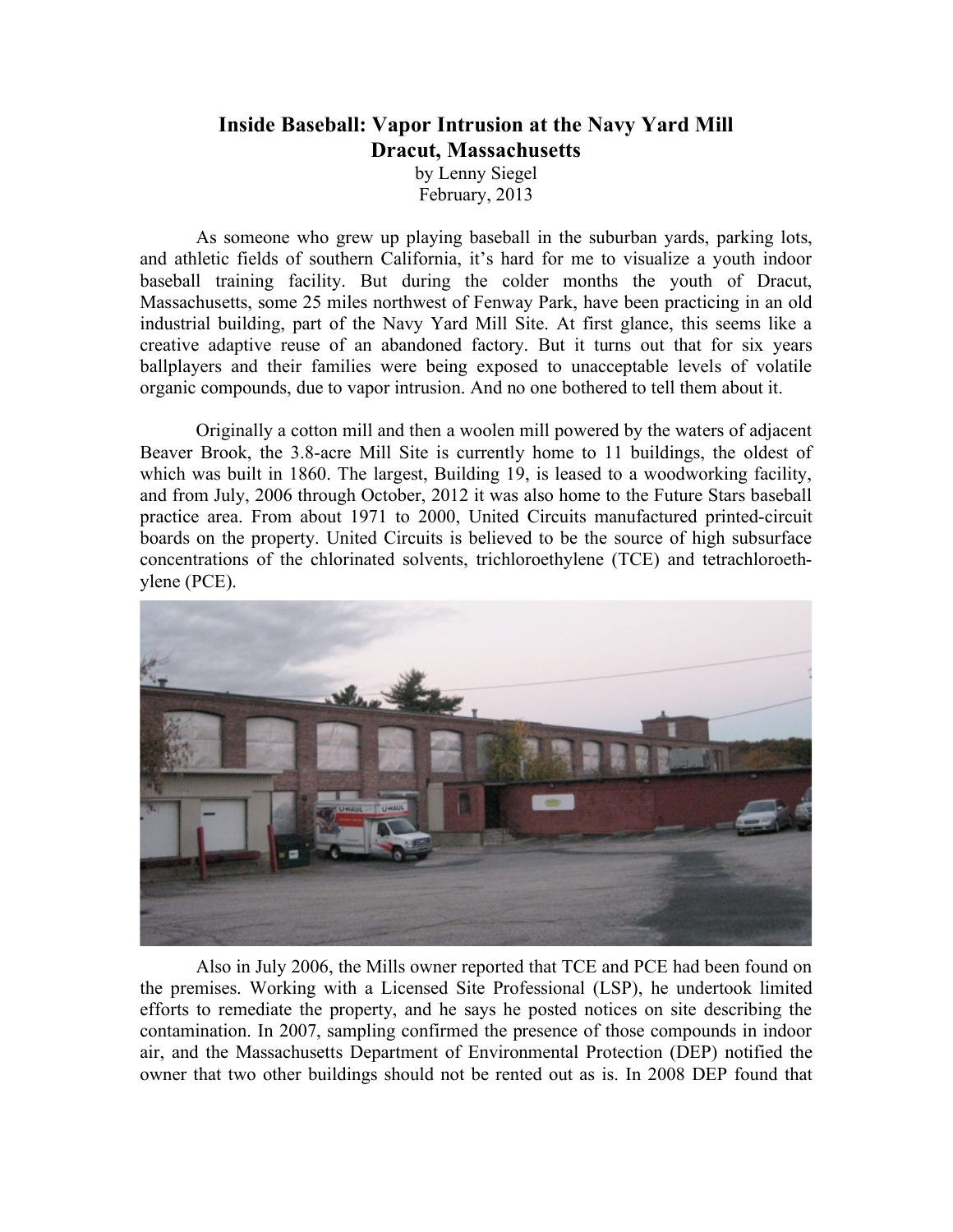order was being violated, and it asked U.S. EPA to take over the investigation. Today EPA is undertaking an emergency response focused on vapor intrusion.

Whether or not the owner posted the notice, it's clear that the baseball families did not know the site was contaminated. In fact, the operator of the baseball facility, a former minor league ballplayer, contends that he did not know. When I visited Dracut last October, one of the parents told me that air-purifying units, part of the initial remedial response, had been present, unplugged, in the baseball area, but that everyone thought they were ventilation fans.

*This is a recurring theme at non-residential vapor intrusion sites: Building occupants are not adequately informed about the presence of contamination. Depending upon the site, better laws or better enforcement is required.* Many of the Dracut families are aware of the TCE contamination in nearby Woburn, immortalized in the book and movie, *A Civil Action.* They believe they have a right to know and decide for themselves whether their children should be exposed to these toxic chemicals.

I've been arguing for better notification about the *potential* for vapor intrusion, at sites such as the Mott Haven schools campus in the South Bronx, New York. But in Dracut, actual exposure, at unusually high levels of TCE in indoor air, has been documented. In Better Cabinets, a showroom in Building 6, indoor PCE levels reached 194  $\mu$ g/m<sup>3</sup> in 2007. TCE levels exceeded 58  $\mu$ g/m<sup>3</sup> in the same building. In Future Stars, PCE sampled at 114  $\mu$ g/m<sup>3</sup> while TCE was found at 32  $\mu$ g/m<sup>3</sup>. 2012 indoor air tests were comparable.

The Mill Site owner has suggested that regulatory agencies only took vapor intrusion seriously at the site after U.S. EPA revised its exposure standards for TCE in September 2011 and for PCE in February 2012. But even as the TCE standards were tightened for TCE, they were relaxed for PCE. More important, measured levels exceeded older EPA and Massachusetts standards.

The Federal Agency for Toxic Substances and Disease Registry, known for its reluctance to associate environmental exposure with increases in health problems, actually found possible risks at the Dracut site. In a July 2012 Health Consultation (see below), it linked potential problems to the duration of exposure, but to my knowledge no one has attempted to measure or estimate typical exposure times. When I visited Dracut, I advised a small group of baseball parents not to panic. Though exposures in Building 19 were unacceptable, the risk was mitigated by what I assumed to be relatively limited hours spent on site.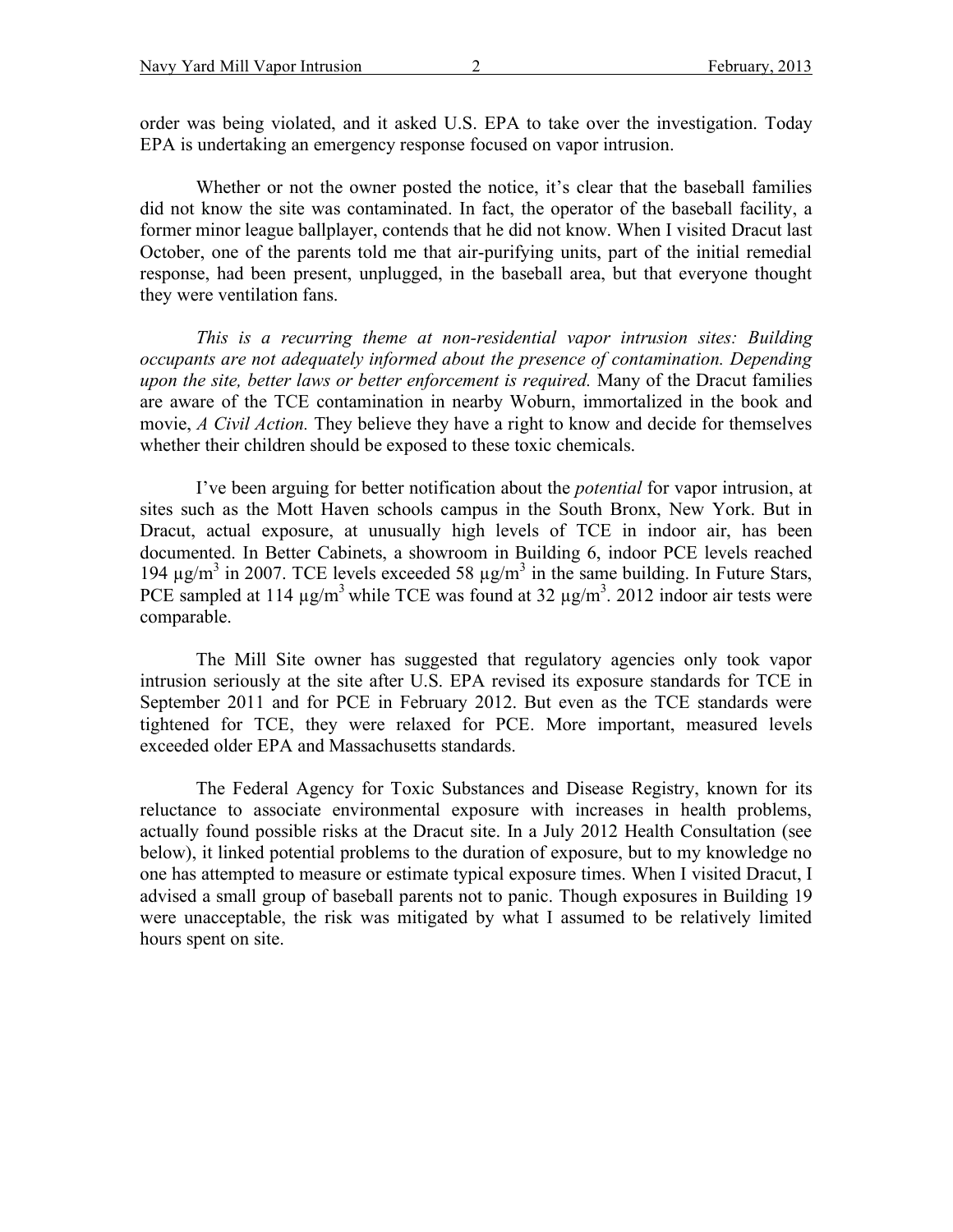

Once high indoor air readings were confirmed, the owner and his Licensed Site Professional embarked on an initial remediation strategy of installing indoor air filters, using carbon to remove contamination from indoor air. I have never seen this elsewhere! It appears, however, that these portable systems were frequently left unplugged, and when they were tested they proved much less effective than radon-type substructure depressurization systems. For example, in early 2012 indoor readings for PCE fell from a range of 96 to 110  $\mu$ g/m<sup>3</sup> in a Building 1 office to 68  $\mu$ g/m<sup>3</sup> when filters were turned on; TCE fell from a range of a range of 54 to 61  $\mu$ g/m<sup>3</sup> down to 43  $\mu$ g/m<sup>3</sup> with filters on. In Building 19, TCE levels actually were higher with the filters in operation.

Finally, some community members in Dracut see the inadequate response and failure to notify at the Navy Yard Mill Site as a consequence of the privatization of cleanup management in Massachusetts. At one point, the Licensed Site Professional who conducted the 2007 investigation and response resigned because he had not been paid and threatened to remove his equipment from the site. Whether or not he had been doing a satisfactory job, the fragility of the LSP relationship appears to have been a factor in the state's referral to EPA.

The baseball kids are at no further risk from TCE and PCE, since Future Stars was forced to find a home elsewhere. Only a handful of other employees still occupy the site, and EPA seems to be addressing the vapor intrusion risk. However, it does not intend to follow through to conduct or require a full site cleanup. More important, the recent history of the Navy Yard Mill Site illustrates that despite our improved understanding of vapor intrusion and its mitigation, we still do not consistently involve and inform those people whose health is at risk.